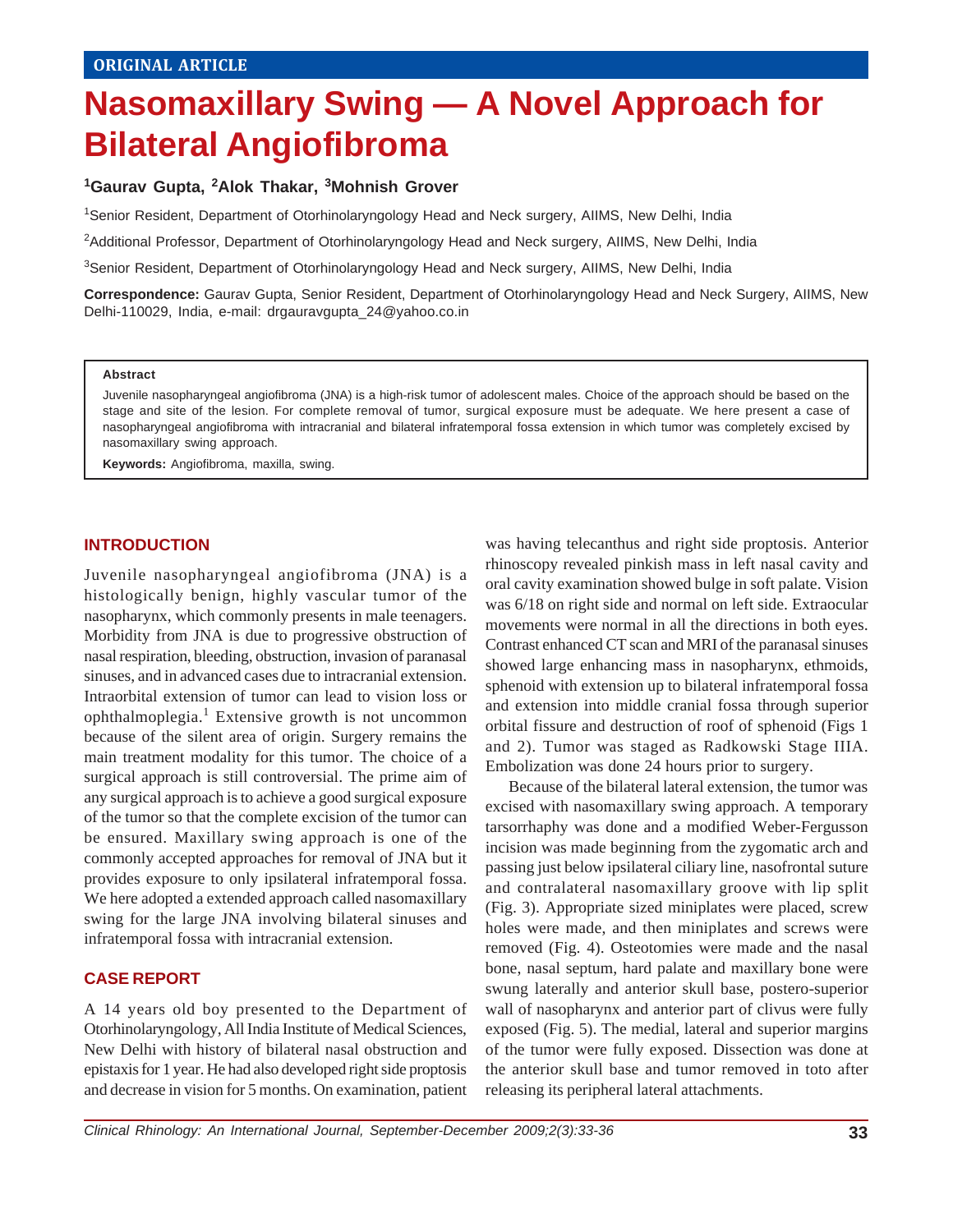

Figure 1: CT scan (Coronal cut) showing mass in bilateral nasal cavities, nasopharynx, adjoining sinuses with intracranial extension



**Figure 4:** Intraoperative photograph showing preplating before giving bony cuts



**Figure 2:** MR scan (coronal,axial and sagittal cuts) showing enhancing mass with bilateral extension



**Figure 3:** Clinical photograph showing skin incision marked for nasomaxillary swing approach



**Figure 5:** Intraoperative photograph showing maxillary bone and nose being swung laterally for exposure of the tumor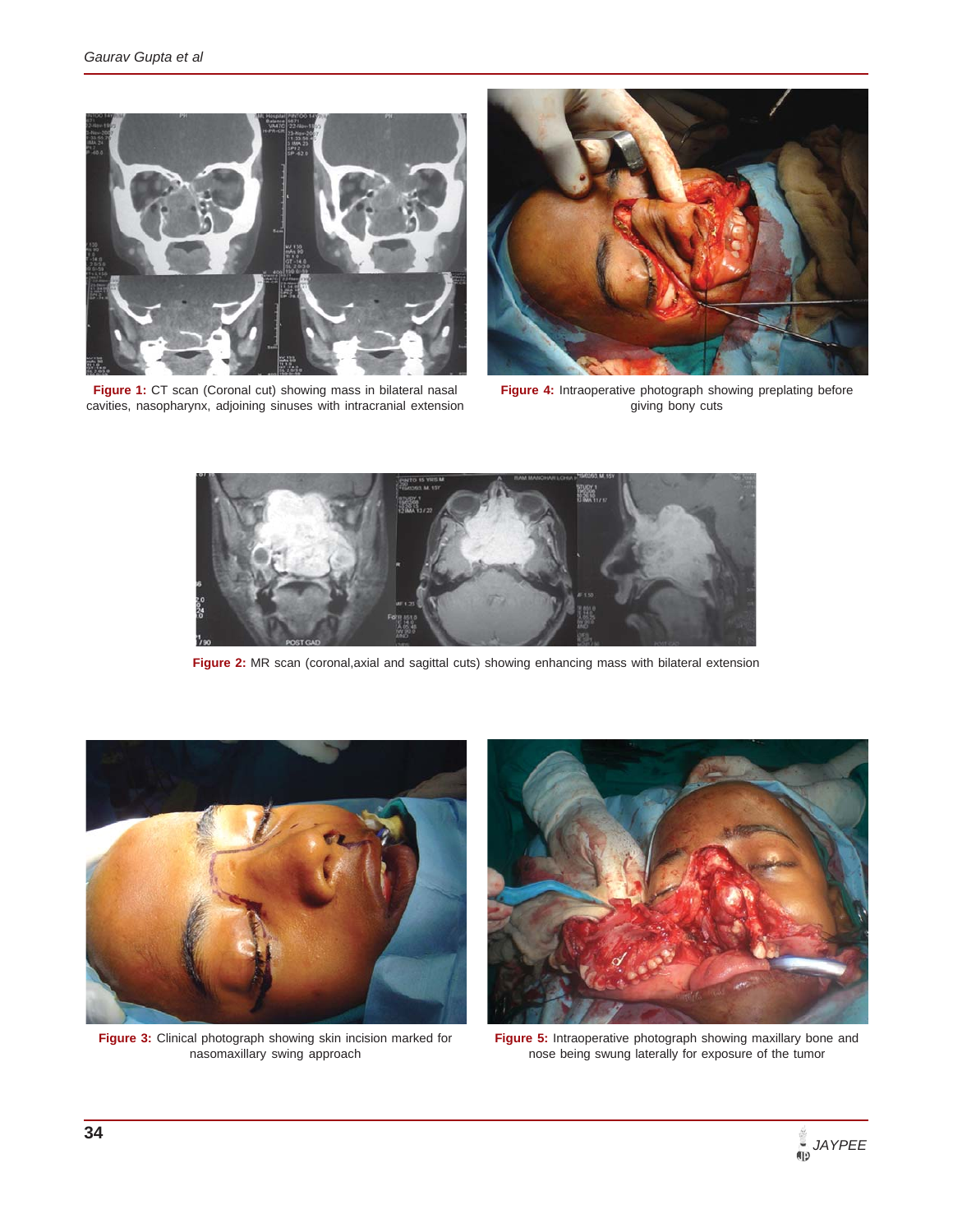

**Figure 6:** Exposed base of skull and dura after removal of tumor



Figure 7: Clinical photograph showing refixation of maxilla with miniplates and screws



**Figure 8:** Clinical photograph of patient at postoperative day 6

After removal of tumor, whole of the skull base could be visualized (Fig. 6). Optic nerve and temporal lobe dura was found dehiscent. Dura was supported with abdominal fascia which was harvested through separate abdominal incision.

After complete removal of the tumor, maxillary bone and nose were repositioned. Bony alignment was done with mini plates (Fig. 7). Soft tissue and skin flap sutured in two layers. Pack was put in bilateral nasal cavities. Oral diet was started on the same day of surgery. Postoperative period remained uneventful (Fig. 8).

In the follow-up period, there was improvement in vision (6/12) on right side at 3 months and at follow-up period of 1 year patient was symptom free without any evidence of recurrence.

### **DISCUSSION**

Juvenile nasopharyngeal angiofibromas are highly vascular, nonencapsulated tumors. Surgical excision of JNA is considered the primary treatment modality, whether intracranial or extracranial. $<sup>2</sup>$  The open anterior approach</sup> may be chosen for those with intracranial extension. When intracranial extension occurs, the most common sites of intracranial extension of JNA include the middle cranial fossa, the pituitary fossa/parasellar, and the anterior cranial fossa. Appropriate surgical approach should be selected according to the clinical classification and whether the tumor has extended into whole nasal cavity, infratemporal fossa, intracranial or not. Such approaches might better facilitate the complete removal of nasopharyngeal angiofibromas and reduce the surgery related morbidity and recurrence.

Majority of angiofibroms are unilateral, although bilateral angiofibroms have also been reported in the literature.<sup>3</sup> Maxillary swing approach provide excellent exposure of the nasopharyngeal mass having lateral extension and small intracranial extensions.<sup>4</sup> One of the limitations of this approach is the inability to approach the contralateral extension of the tumor. To encounter this limitation, maxillary swing approach can be modified to nasomaxillary swing which provides excellent exposure of anterior and middle skull base as well as of the bilateral infratemporal fossa (Figs 9 and 10). This approach has previously been used for the tumors of skull base and large palatal tumors.<sup>5</sup> In our case the tumor was having a large bulk with bilateral extension with erosion of anterior and middle skull base.